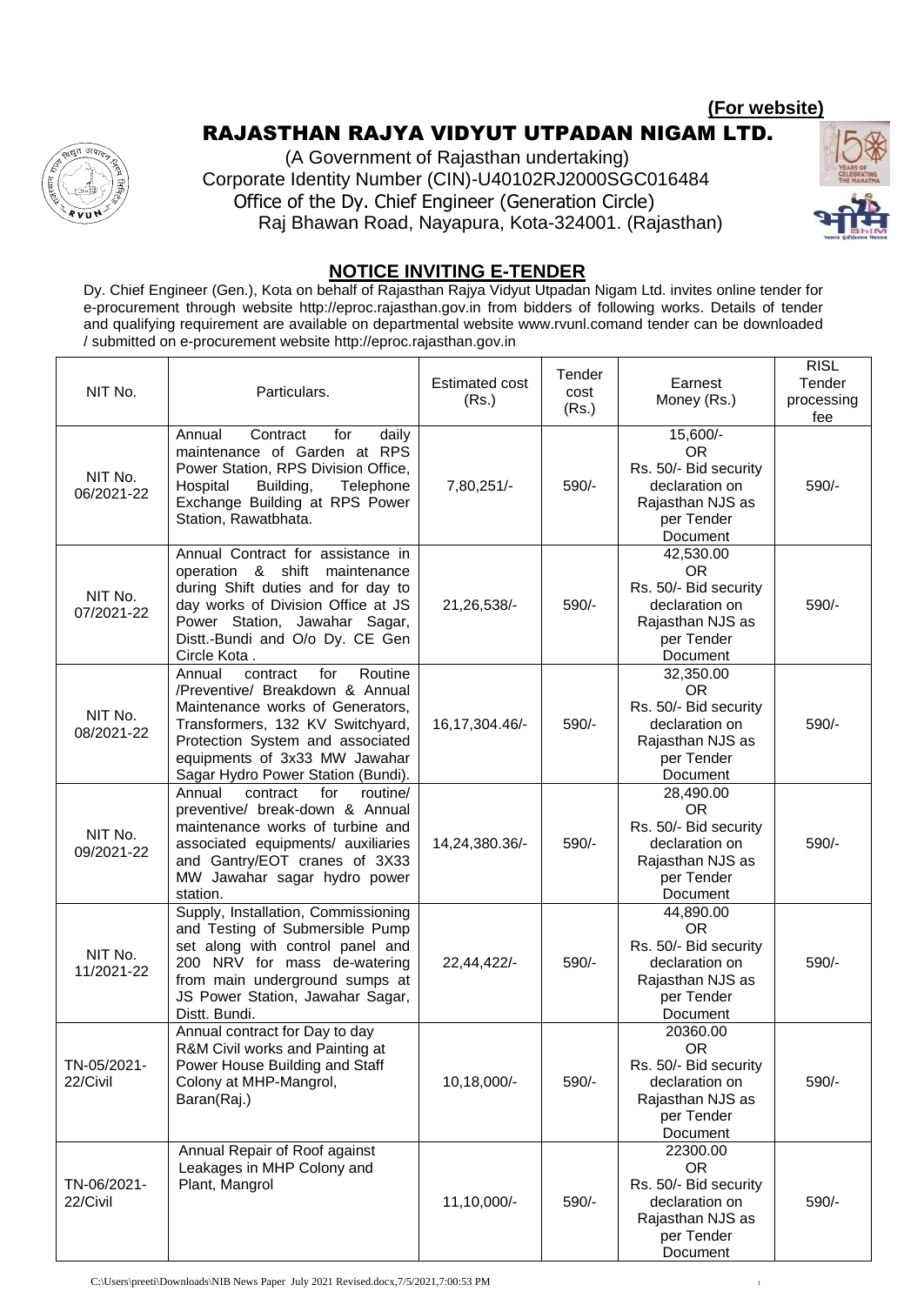| TN-07/2021-<br>22/Civil | Providing<br>block,<br>toilet<br>dress<br>changing<br>room, rest room and<br>lockers for workers and staff of<br>MHP, Mangrol, Baran | 14,70,000/- | $590/-$ | 29400.00<br>OR<br>Rs. 50/- Bid security<br>declaration on<br>Rajasthan NJS as<br>per Tender<br>Document | $590/-$ |
|-------------------------|--------------------------------------------------------------------------------------------------------------------------------------|-------------|---------|---------------------------------------------------------------------------------------------------------|---------|
| TN-08/2021-<br>22/Civil | Repair and Maintenance of False<br>Ceiling & Glass panes at MPH in<br>RPS Power Station, Rawatbhata                                  | 19,72,000/- | $590/-$ | 39440.00<br>OR<br>Rs. 50/- Bid security<br>declaration on<br>Rajasthan NJS as<br>per Tender<br>Document | $590/-$ |

### **TENDER EVENT**

| Sr. No. | SCHEDULE OF DATE & TIME                                                                                                                                                                                                                                                                                                   | <b>DATE</b> | <b>TIME</b> |
|---------|---------------------------------------------------------------------------------------------------------------------------------------------------------------------------------------------------------------------------------------------------------------------------------------------------------------------------|-------------|-------------|
| A       | Start Date & Time for Downloading the TENDER DOCUMENTS.                                                                                                                                                                                                                                                                   | 10.07.2021  | 11.00 Hrs.  |
| B.      | Start Date & Time for ONLINE SUBMISSION OF TENDER                                                                                                                                                                                                                                                                         | 10.07.2021  | 11.00 Hrs.  |
| C       | Last Date & Time for Downloading the TENDER DOCUMENTS                                                                                                                                                                                                                                                                     | 27.07.2021  | 15.00 Hrs.  |
| D       | Last Date & Time for ONLINE SUBMISSION OF TENDER                                                                                                                                                                                                                                                                          | 27.07.2021  | 15.00 Hrs.  |
| F.      | LAST DATE FOR INTIMATION OF UTR FOR TOTAL AMOUNT DEPOSITED<br>AGAINST TENDER COST, BID PROCESSING FEE & EMD OR ORIGINAL<br>BID SECURITY DECLARATION STAMP ON RAJASTHAN NJS AS PER<br>TENDER DOCUMENT THROUGH BY PERSON/ BY POST ALONG WITH<br>BID APPLICATION FORM IN THE OFFICE OF DY. CE(GEN), RAJ BHAWAN<br>ROAD KOTA. | 27.07.2021  | 15.00 Hrs.  |
| F.      | Date and time & Place for online opening of Technical Bid (In the office of Dy.<br>CE (Gen.), RRVUNL, Kota).                                                                                                                                                                                                              | 28.07.2021  | 11.00 Hrs.  |

**Note:-**

1. All bidders are mandated to get enrolled on the e-procurement portal http://eproc.rajasthan.gov.in in order to download the tender documents & other particulars in the subsequent bidding process.

2. The tenderer shall deposit the tender processing fee and EMD through online mode only as per tender documents and tender application Form and MSME Certificate (if applicable) must be submitted in the office of the Dy. Chief Engineer (Gen.), RRVUNL, R.B. Road, Kota on schedule date & time.<br>Any Corrigendum/amendment, if any will be issued on http://eproc.rajasthan.gov.in,

3. Any Corrigendum/amendment, if any will be www.energy.rajasthan.gov.in/rvunl and http://sppp.rajasthan.gov.in

#### **Executive Engineer (Gen) RRVUNL, Kota.**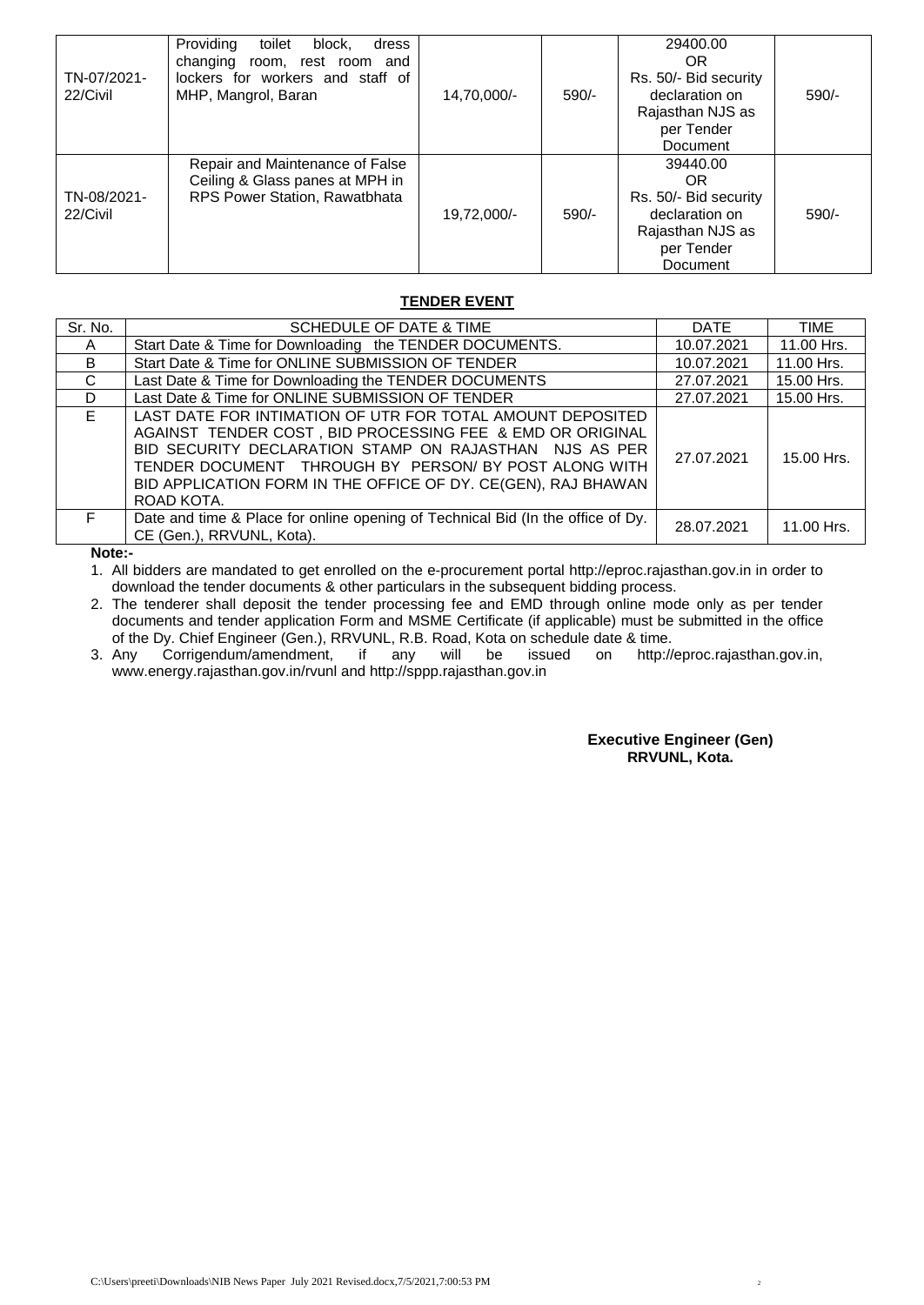**(For website)**



# RAJASTHAN RAJYA VIDYUT UTPADAN NIGAM LTD.

(A Government of Rajasthan undertaking) Corporate Identity Number (CIN)-U40102RJ2000SGC016484 Office of the Dy. Chief Engineer (Generation Circle) Raj Bhawan Road, Nayapura, Kota-324001. (Rajasthan) **Email: se.gen.kota.@rrvun.com**



## *:* **NOTICE INVITING TENDERS***:*

Sealed Tenders are invited from reputed/ experienced/authorized tenderers for the supply of the following materials / works. The tenders must reach in this office up to 3.00 P.M. on the date given as under and bids will be opened on the date at 11.00 A.M. given as under in the presence of such tenderers who wish to be present.

The tenderer deposit all payments (EMD/Tender cost) through online mode only (Account detail mention in tender documents) and all documents submitted in the office of the Dy. Chief Engineer (Gen.), RRVUNL, R.B. Road, Kota upto Scheduled last date & time.

| NIT No.                 | Particulars.                                                                                                                                                                                             | Estimated cost<br>(Rs.) | Tender<br>$cost$ (Rs.) | Earnest<br>Money (Rs.)                                                                                |
|-------------------------|----------------------------------------------------------------------------------------------------------------------------------------------------------------------------------------------------------|-------------------------|------------------------|-------------------------------------------------------------------------------------------------------|
| NIT No.<br>10/2021-22   | &<br>of<br>Printing<br>Requirement<br>Stationery item at RPS PS/JS<br>PS/MHP/Gen. Circle, Kota.                                                                                                          | 1,98,780/-              | $236/-$                | $3976/-$<br>OR.<br>Rs. 50/- Bid security<br>declaration on Rajasthan<br>NJS as per Tender<br>Document |
| NIT No.<br>12/2021-22   | Aluminum Painting of Switchyard<br>structure and Street Light Poles at<br>RPS PS, Rawatbhata,<br>Distt.<br>Chittorgarh/ JS PS, Jawahar Sagar,<br>Bundi /<br>Distt.<br>MHP, Mangrol<br>Distt.Baran (Raj). | $3,71,257/-$            | $236/-$                | 7425/-<br>OR.<br>Rs. 50/- Bid security<br>declaration on Rajasthan<br>NJS as per Tender<br>Document   |
| TN-09/2021-<br>22/Civil | day-to-day<br>Annual<br>Contract<br>for<br>Steel<br>maintenance<br>for<br>repair<br>Joinery, Sanitary & Sewer line for<br>residential buildings and<br>Main<br>Power House at MHP, Mangrol,<br>Baran     | 4,94,000/-              | 590/-                  | 9880/-<br>OR.<br>Rs. 50/- Bid security<br>declaration on Rajasthan<br>NJS as per Tender<br>Document   |
| TN-10/2021-<br>22/Civil | for<br>day-to-day<br>contract<br>Annual<br>repair maintenance for sanitary &<br>sewerage system for residential<br>buildings and Main Power House at<br>JSPS, Jawahar Sagar, Bundi (Raj.)                | 4,92,000/-              | 590/-                  | 9840/-<br>OR.<br>Rs. 50/- Bid security<br>declaration on Rajasthan<br>NJS as per Tender<br>Document   |

|              | <b>SCHEDULE OF DATE &amp; TIME</b>                                                                                                                                                                                                                                                                                                     | <b>DATE</b> | TIME       |
|--------------|----------------------------------------------------------------------------------------------------------------------------------------------------------------------------------------------------------------------------------------------------------------------------------------------------------------------------------------|-------------|------------|
| $\mathsf{A}$ | Start Date & Time for Downloading & submission of the TENDER                                                                                                                                                                                                                                                                           | 10.07.2021  | 11.00 Hrs. |
|              | DOCUMENTS.                                                                                                                                                                                                                                                                                                                             |             |            |
| B            | Last Date & Time for Downloading the TENDER DOCUMENTS                                                                                                                                                                                                                                                                                  | 27.07.2021  | 15.00 Hrs. |
| $\mathsf{C}$ | LAST DATE & TIME FOR INTIMATION OF UTR FOR TOTAL<br>AMOUNT DEPOSITED AGAINST TENDER COST,<br>-BID<br>PROCESSING FEE & EMD OR ORIGINAL BID SECURITY<br>DECLARATION STAMP ON RAJASTHAN NJS AS PER TENDER<br>DOCUMENT THROUGH BY PERSON/BY POST ALONG WITH BID<br>APPLICATION FORM IN THE OFFICE OF DY. CE(GEN), RAJ<br>BHAWAN ROAD KOTA. | 27.07.2021  | 15.00 Hrs. |
| D.           | Date and time & Place for opening of Bid (In the office of Dy. CE<br>(Gen.), RRVUNL, Kota).                                                                                                                                                                                                                                            | 28.07.2021  | 11.00 Hrs. |

Details are available at http://sppp.rajasthan.gov.in and www.rvunl.com.

Any information regarding extension of bid opening will be floated on website www.rvunl.com and http://sppp.rajasthan.gov only.

> **Executive Engineer (Gen) RRVUNL, Kota.**